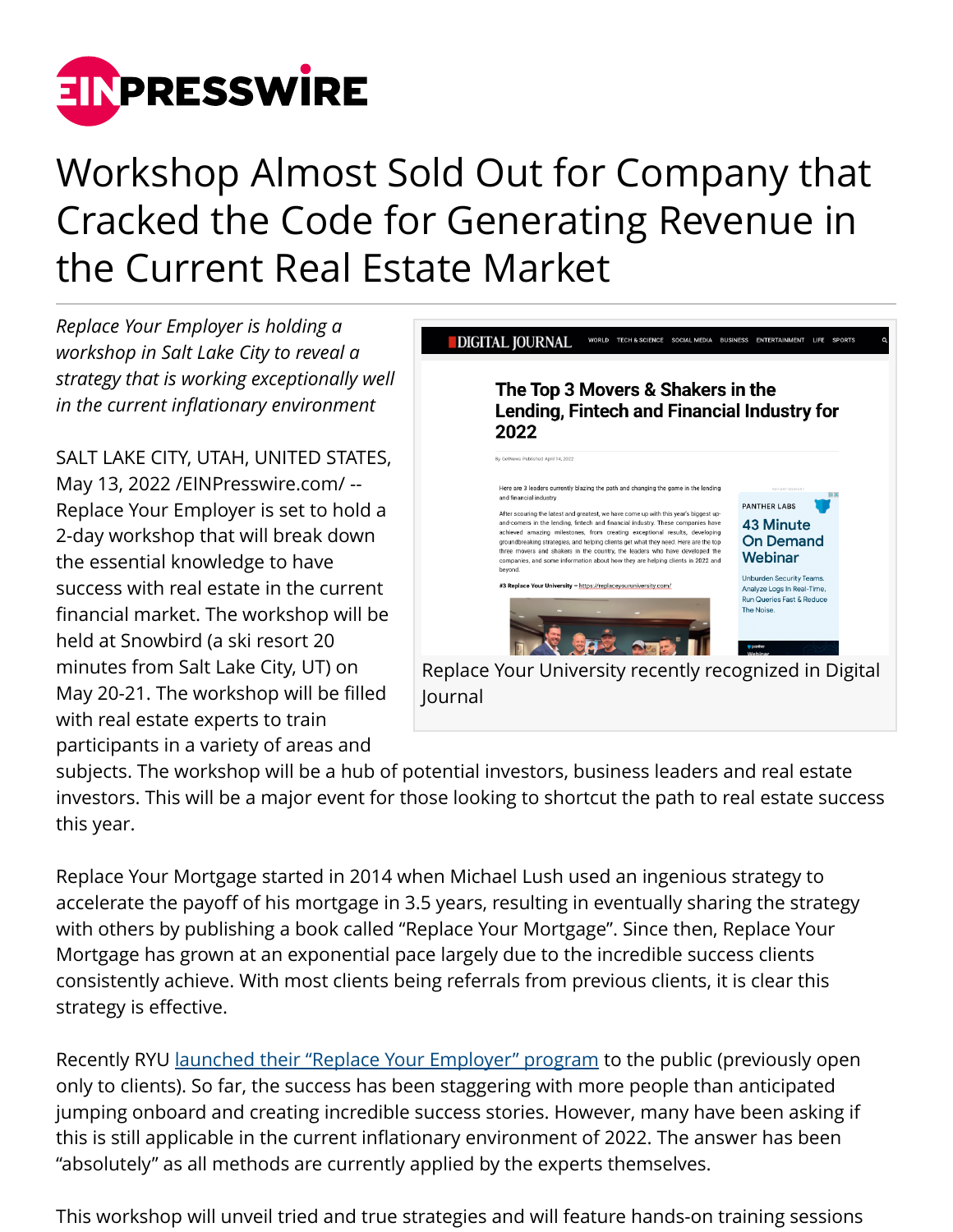"

Within six months, I completed two real estate transactions and within the first six months I was making more than my 6 figure assistant principal income and knew it was the answer I was looking for." *Edmund Fontana, CEO of Replace Your Employer*

facilitated by real estate experts who will help improve attendee's earning power. They will not only teach those in attendance how to use the system to jumpstart their results but will also help develop a plan on how to acquire a significant number of properties in a short period of time.

Specifics of the workshop include real estate basics, how to calculate numbers, how to stage an Airbnb properly, how to use real estate to save on taxes, and how to get a home equity line of credit. The workshop will include a bus tour to several properties to see how deals were discovered and funded.

Immediately after registration, participants receive a free 12-day access to indepth real estate training courses. They will also receive a free digital copy of Active Life Passive Income by Nate Lambert and a pre-workshop training in the deal room (immediately tripling the value of the cost of the ticket). Few seats are currently remaining and are likely to be sold out well in advance of the event.

Investing can be difficult, especially in an inflationary environment, and it can be confusing to know which experts to listen to for advice. Edmund Fontana, the CEO of Replace Your Employer, was previously a successful assistant principal who had the desire to spend more time with his family and work less 12-16 hour days.

In his words, "I wanted to transition into owning my own business. It just so happened I went through the Replace Your Mortgage program and became fascinated with how it worked. And sure enough, I paid off my mortgage fast, and then worked part-time for the sales department after seeing how transformational the mortgage program was.

This eventually transitioned into me going through what is now the bootcamp. I've always been interested in real estate. I just had no clue where to start. Within six months, I completed two real estate transactions and within the first six months I was making more than my 6-figure assistant principal income and knew it was the answer I was looking for. After that it has been a whirlwind to running the division today.

The goal behind Replace Your Employer is to pull back the curtain and allow anybody that is interested, for free, to take a look at what it's like to be on our team. Then, if it's something that you think you can see yourself doing, we can help you move forward. If not, it's not a big deal. This isn't for everybody. Let's just shake hands and move on."

Replace Your Employer has quickly built a proven track record of helping clients achieve success,